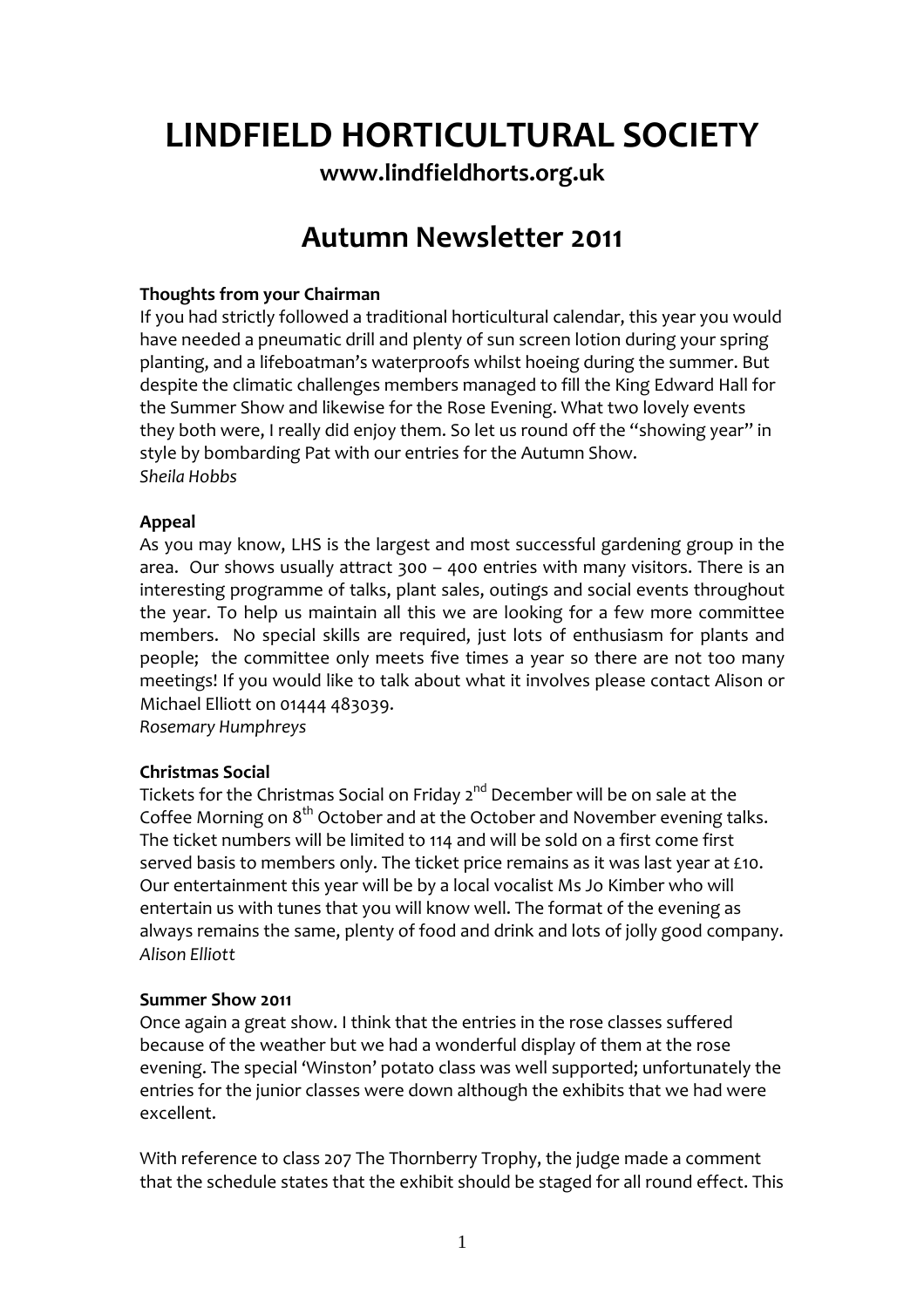means that they are judged from the "front, back and sides" and not just "front on". Perhaps exhibitors could make note of this for next year and Martin will highlight it in the 2012 Show Schedule. I think the entries in this class are one of the most colourful parts of the summer show.

Thank you for your continued support and I look forward to seeing you all at the Autumn Show.

#### *Results*

| The Lemmey Cup                                 |
|------------------------------------------------|
| The Savill Cup                                 |
| <b>RHS Banksian Medal</b>                      |
| The Filmer Cup                                 |
| The Fruit Cup                                  |
| The Thornbery Trophy                           |
| Kieron James Toys Shield                       |
| Heart and Soul Shield                          |
| The Blue Riband of the British Fuchsia Society |
| The Askew Cup                                  |
| The Don Booker Fuchsia Cup                     |
| The President's Cup                            |
|                                                |

*Best in Show* Pot Plant **Michael Figg** Handicraft Rita Pickett Flower Jocasta Fearn *Pat Whetstone*

Ann Higgins Jim Stockwell Jim Stockwell Gill Jones Brian Fitzgerald Gill Jones Emily Sutlow Ruby Anscombe Michael Figg Tim Richardson Michael Figg Tim Richardson

Vegetable **The Contract of Contract Contract Contract Contract Contract Contract Contract Contract Contract Contract Contract Contract Contract Contract Contract Contract Contract Contract Contract Contract Contract Contra** Cookery **Cookery 1999** Cookery *Margaret Carter* 

#### **Rose Evening**

Where was there a sea of rose blooms and a raft of perfume on the evening of the 22<sup>nd</sup> of June? Why at the King Edward Hall on the occasion of Lindfield Horticultural Society's first ever Rose Evening. The date was chosen as in a normal year this would have been the height of the rose season but as always the English weather had other ideas, so despite the first flush of roses being earlier than anyone can remember, not to mention all the heavy rain, residents responded magnificently. The Society had challenged local residents, whether members of the Society or not, to help us fill the Hall with roses as part of the Hall's Centenary celebrations, and they responded triumphantly.

The Hall was packed with over 170 people enjoying not only all the blooms which their neighbours had brought along, but the wonderful display of rose bushes provided by Wych Cross Garden Centre. There was also a superb arrangement of roses in a basket created by Bob Tunks, and live music played so professionally by a very talented local young violinist Corey Wickens. As well as having a drink and a chat there was the opportunity to partake in the rose themed raffle. So well done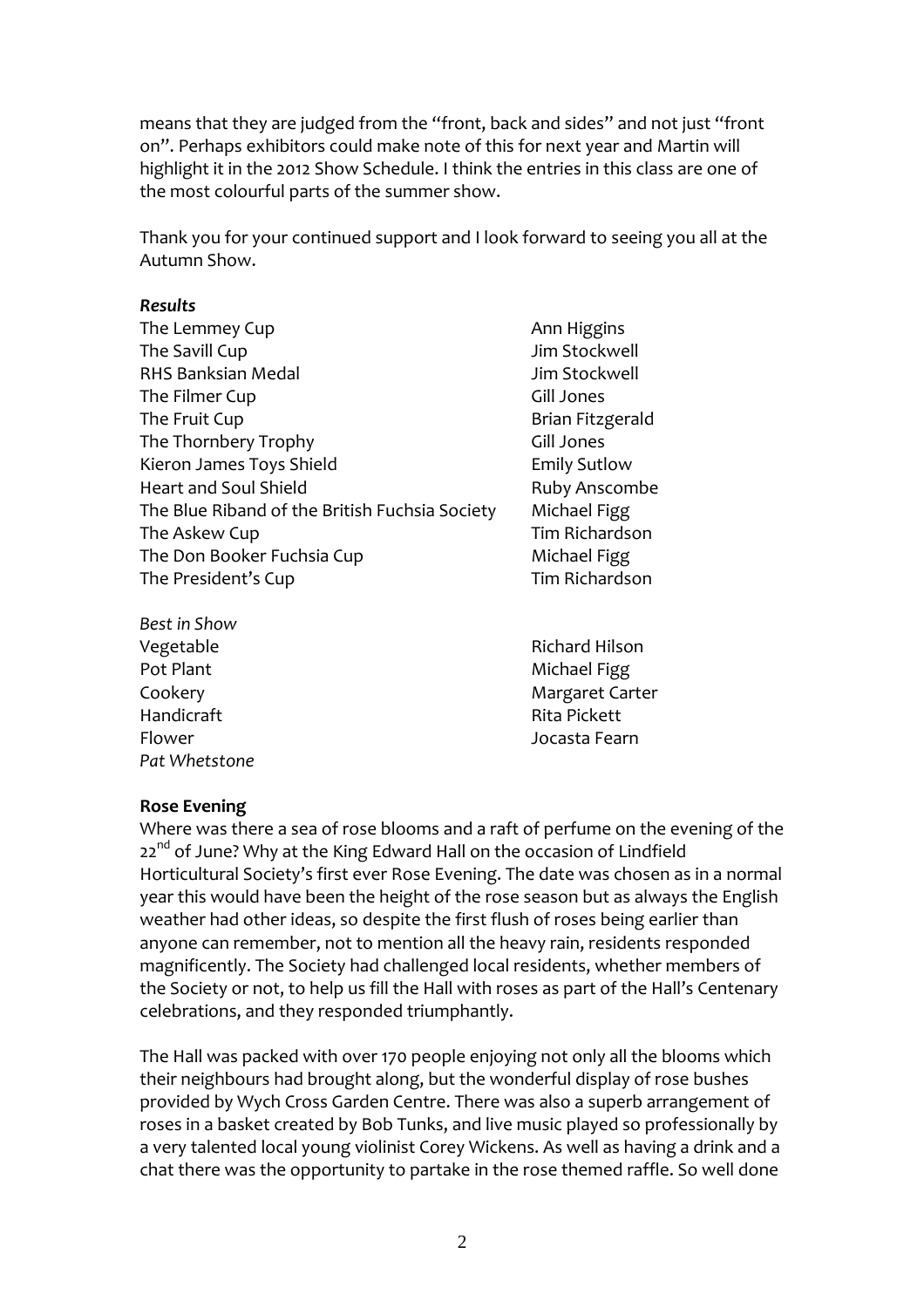residents, not to mention some visitors we had from further afield, including Australia. If you missed the event there are some photographs on our website [\(www.lindfieldhorts.org.uk](http://www.lindfieldhorts.org.uk/)).

So a big thank you is due to all those who helped on the evening itself and to the organising sub‐committee, particularly Alison and Rosemary. The Committee feel that the event might be worth repeating in a year or two, so if you agree (or not) perhaps you would be kind enough to let us know. *Committee*

#### **Special 2012 Spring Show Daffodil Competition**

Once again, the committee has decided to include a special daffodil class for members in the 2012 Spring Show schedule as follows:

*"One stem of 'Rosemoor Gold' from a bulb purchased from Lindfield Horticultural Society exhibited in a vase provided by the Society."*

Two hundred bulbs of the cultivar 'Rosemoor Gold' have therefore been ordered and these will be on sale to members only, during the Autumn Show at the King Edward Hall on Saturday 3<sup>rd</sup> September. 'Rosemoor Gold' is a Division 7 jonguillatype daffodil producing up to three flowers to a stem. They can be grown either in pots or in the ground. The bulbs will be sold singly, although five bulbs would be the ideal number to grow in a 10 litre pot. Bulbs will cost 50p each and a 'growing hints' sheet will be supplied.

*A change has been introduced to this class for 2012 in that any member entering the open classes for daffodils will not be able to enter this special daffodil class. Richard Hilson*

#### **Autumn Show 2011**

This will be held on Saturday 3<sup>rd</sup> September in the King Edward Hall. It is the Society's most prestigious show of the year and will be a magnificent display of locally grown flowers, fruit, vegetables, floral art and children's exhibits. The show will be open to the public from 2.00pm and tea, coffee and delicious homemade cakes will be available together with a selection of plants. The awards will be presented at 5pm and will include the annual trophies for the most points obtained over all three shows and at the conclusion be followed by the raffle and an auction of any donated exhibits.

Exhibitors are reminded that written entries should be delivered to 25 Eastern Road, Clough's in Sunte Avenue or to Abbots Pharmacy in the High Street by 10pm on Wednesday 31<sup>st</sup> August. Entries can also be made by email to: [whet25@btinternet.com](mailto:whet25@btinternet.com) (**please note this is a new email address**), up to 1pm on Thursday 1<sup>st</sup> September. Exhibits may be staged between 7pm and 9pm on the Friday or between 8am and 10.30am on the Saturday. It is exhibitors' responsibility to collect any prize money from the Treasurer between 3.30 and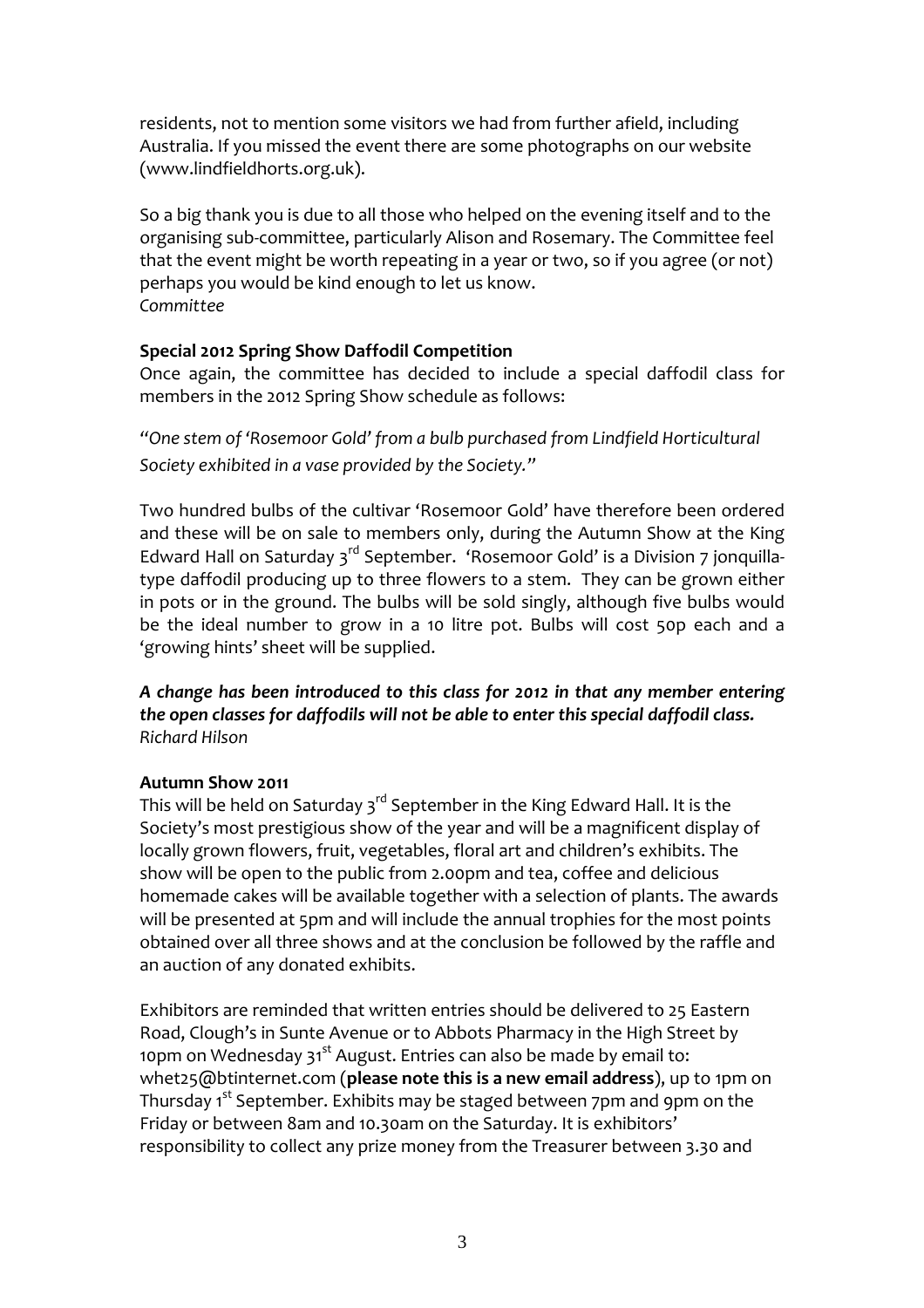4.30pm on the day of the show and no exhibit may be removed from the show bench until 4.45pm. *Committee*

#### **Membership**

Membership fees for the New Year are due on the  $1<sup>st</sup>$  October at a cost of £5 per individual member and of £8 for a couple living at the same address. Renewals for the New Year can be made at the Autumn Show on the 3rd September and at any of our events after that date. Renewals can also be made by post to our Membership Secretary Mrs Joyce Gladwell at 7 Brookway, Lindfield RH16 2BW but please remember to add an additional 75p for postage and packing. *Committee*

#### **The Talks Programme**

Many thanks once again to Wendy Dumbleton for organising our talk's programme, which will recommence this October. The following Wednesday evenings should be entered in your diary:

*2011*

12<sup>th</sup> October – Unusual Winter Plants – Bob Brown

9<sup>th</sup> November – Designing with Plants – Annie Guilfoyle

*2012*

11<sup>th</sup> January – An Impression of Wakehurst Place – Chris Clennett

 $8<sup>th</sup>$  February – Brightwater Holidays a World of Gardens – Graeme Mitchell

 $14<sup>th</sup>$  March – Demonstration of Floral Art – Bob Tunks

11<sup>th</sup> April – Kidnapped in Colombia whilst Plant Hunting – Tom Hart Dyke

9th May – The Tale of the Tulip – Russell Bowes

10<sup>th</sup> October – A Lavender Collection – Simon Charlesworth

 $14<sup>th</sup>$  November – Vegetable Growing, Techniques, Ideas and Advice – Barry Newman

With the exception of the talk by Tom Hart Dyke on the  $11<sup>th</sup>$  April, which will be by ticket only, admission remains at 50p for members and £1 for guests.

# **2011 Coach Outings**

# *Merriments & Lullingstone*

For our first coach trip in 2011 we visited two gardens; first of all we called in at Merriments, where we also took lunch and in the afternoon went on to visit the World Garden at Lullingstone Castle.

Although it has featured on television as well as appearing in several gardening magazines, Merriments is not nearly as well known as it should be. In a word, it is "magnificent". It comprises of four acres of interconnecting gardens with a vast array of plants, shrubs and trees providing a riot of colour. Although weeds are not permitted it skilfully avoids having that "over manicured look". In addition to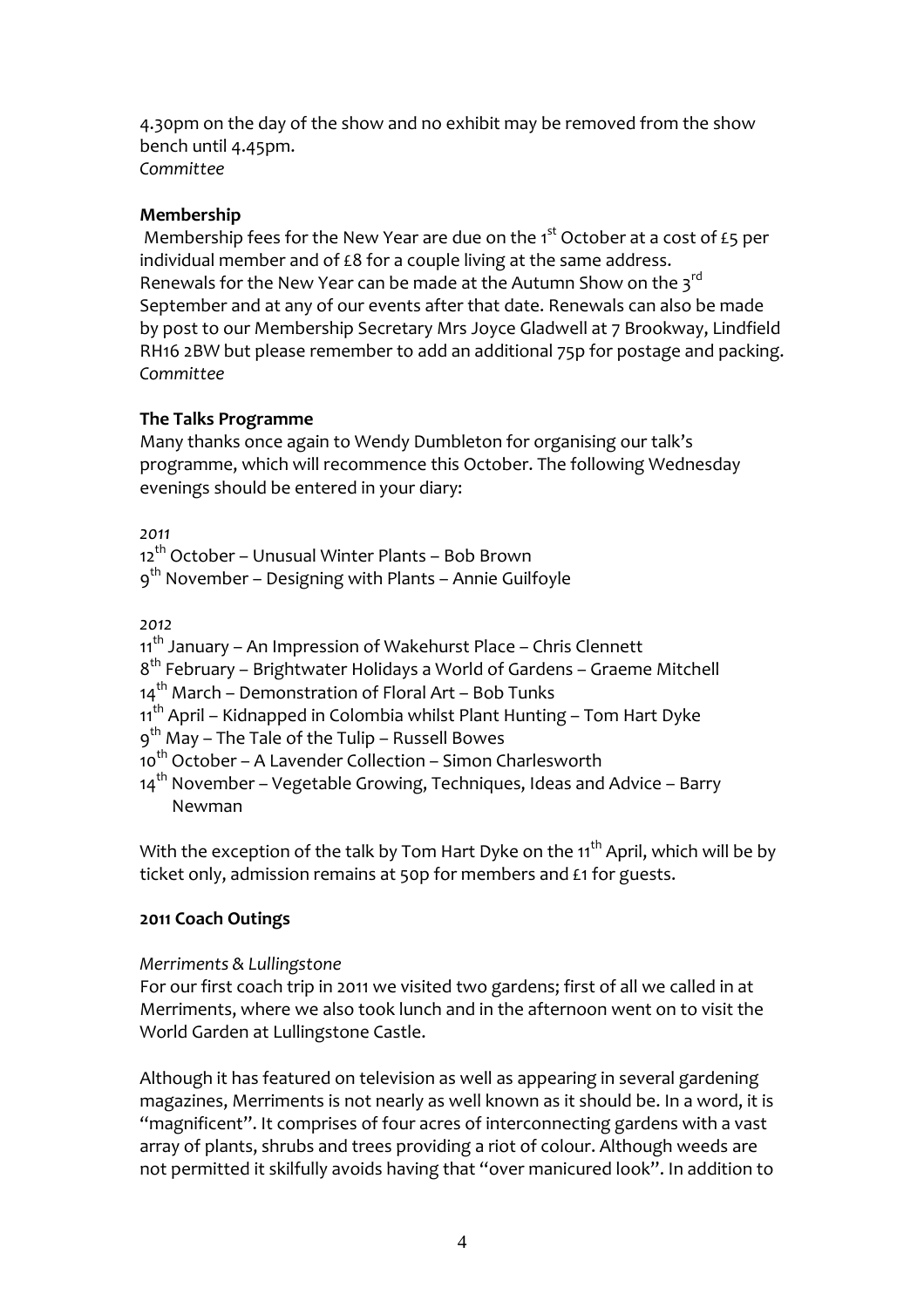the large number of choice specimens in the innumerable beds, the whole site has been most skilfully landscaped to provide interesting vistas, an imaginative use of water and different styles of layout – the whole coming together like an orchestral symphony. If you have never been, set forth towards Hurst Green as soon as possible for you will enjoy yourself, we all did.

Lullingstone Castle has a beautiful setting and is the site of the two acre World Garden. This aims to show where many of the plants we use in our own gardens come from by being planted in their respective country of origin. It was planned by Tom Hart Dyke during his captivity when he was held for nine months by guerrillas in the Panamanian jungle whilst on a plant hunting expedition that went dangerously wrong. Tom was much in evidence during our visit and is coming to talk to the Society next year.

Although the garden has had some losses due to the previous two very cold winters, there remained much to interest us and stimulate discussion. The Hot and Spikey House, which displays the diversity of Cacti, Succulents and Bromeliads, contained many fascinating specimens of diverse shape and sizes for us to wonder at, some of which were in flower. We also had the opportunity to enter the family's lovely Norman church, to visit the nursery and therefore fill up the coach's luggage bay with our selections, and to sample the lovely cakes over a cup of tea. Then it was time to journey home and to reflect on two very contrasting gardens and to ponder on where on earth we were going to put all the plants we had bought.

#### *Audley End*

Our second coach outing took us to Audley End, near Saffron Walden which is an English Heritage site with a spectacular Jacobean mansion and a park laid out by Capability Brown. The house is considered to be one of the most magnificent in England and once you have been round it you can understand why. Although it is very grand and packed with outstanding pictures and furniture it still manages to give the feel of a family home where the children are likely to be encountered running down one of the corridors at any minute.

The Parterre to the rear of the house was designed to be viewed from the first floor rooms and looks magnificent when you do so, with imaginative planting for looking good over a long season. Also very impressive is the extremely large walled Organic Kitchen Garden which boasts a variety of fruit, vegetables and flowers, including 120 apple trees of both ancient and more modern varieties. We admired the parkland with its ponds and lake, the Vine House and the very grand Stables with the chance to say "Hello" to the horses; also very impressive were the various multimedia displays about life in the house and the estate. There was much to see but fortified by one or two visits to the café we were up to the challenge and had a most enjoyable day.

*Exclusive World Horticultural Reporter*